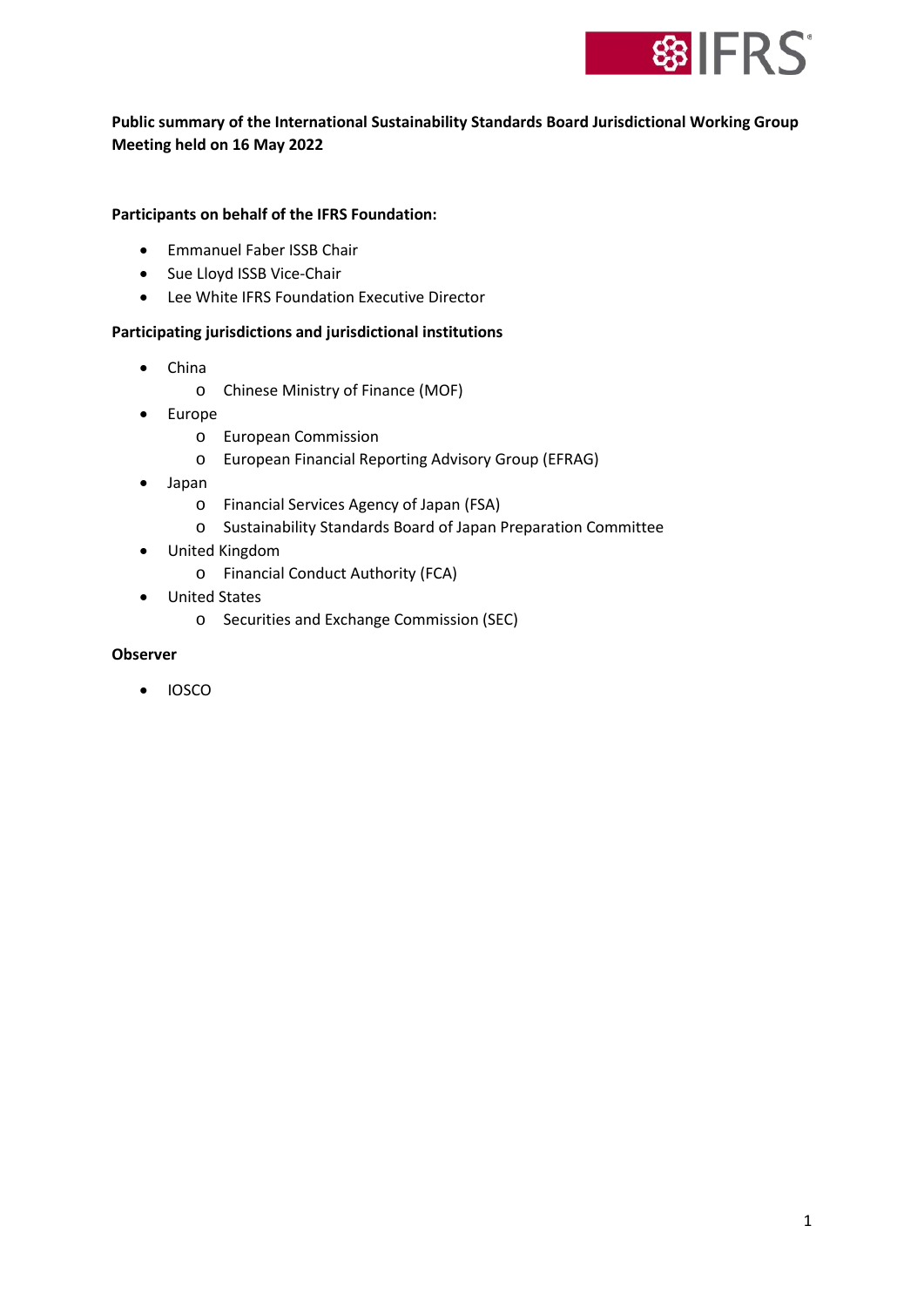

#### **Meeting summary**

In the ISSB Jurisdictional Working Group Meeting on 16 May participants:

- Provided an update of the ongoing institutional developments in their jurisdiction in relation to ongoing global developments in sustainability-related reporting.
- Provided an update on current plans and processes to obtain feedback from stakeholders on the current open consultations and any initial feedback that had been received; and
- Considered areas where further work can be undertaken during the consultation period to establish a global baseline for sustainability-related reporting.

In China, the MOF is co-ordinating with other Chinese jurisdictional authorities in relation to sustainability-related reporting. The Chinese MOF have translated the ISSB's Exposure Drafts to engage further with Chinese stakeholders with a view to provide detailed feedback on the proposals. In Japan, a Taskforce has been established within the FSA to discuss the sustainability reporting system and internationally the FSA are engaged through IOSCO and the G7. A Preparation Committee has also been established to prepare for the creation of the Sustainability Standards Board of Japan. The ISSB's proposals have been translated to assist in engaging Japanese stakeholders. In the United Kingdom, the FCA are coordinating with the Department for Business, Energy & Industrial Strategy and the Treasury with a view to transition to the ISSB's Standards.

In the European Union, establishing consistent sustainability reporting is a key political priority. It is part of the European Green Deal including the ambition to transition to a carbon neutral economy by 2050. The EU expects to reach a political agreement soon on a new Corporate Sustainability Reporting Directive, which embeds the double materiality perspective. Based on the forthcoming EU legal mandate, on 29 April EFRAG published a set of thirteen draft standards covering many sustainability matters for comment until 8 August. Upon adoption by the European Commission, the standards will become mandatory. EFRAG will continue to work closely with the ISSB on areas of interoperability.

In the United States, the SEC is consulting on the proposals on climate published in March 2022. The deadline to receive comments on those proposals has been extended to June 17 2022. Work is ongoing on the detailed assessment of the interoperability of these proposals with other proposals currently out for public consultation.

In further discussion the participants discussed the ongoing activities to obtain feedback on proposals currently subject to consultation, including on compatibility of those proposals and the initial feedback being received. The SEC, EFRAG and ISSB representatives all acknowledged that there is significant compatibility between their proposals. A key focus is to understand where there are areas of difference between the proposals, the reasons behind those differences and how this could impact stakeholders.

Other participants acknowledged the importance that these proposals have been substantively based on the Task Force on Climate Related Financial Disclosures (TCFD) Framework. Participants highlighted the early feedback from stakeholders and will continue to seek further detailed feedback on the open consultations. Participants noted the benefits of compatibility in requirements for market participants and jurisdictions with open consultations were encouraged to further consider the compatibility of the proposals with a view of enhancing the interoperability between jurisdictional requirements and establishing the global baseline.

Participants agreed to undertake further work to inform future meeting(s), including further consideration of differences between the proposals open for consultation and the reasons behind those differences and how this could impact stakeholders, and ways to approach the implementation